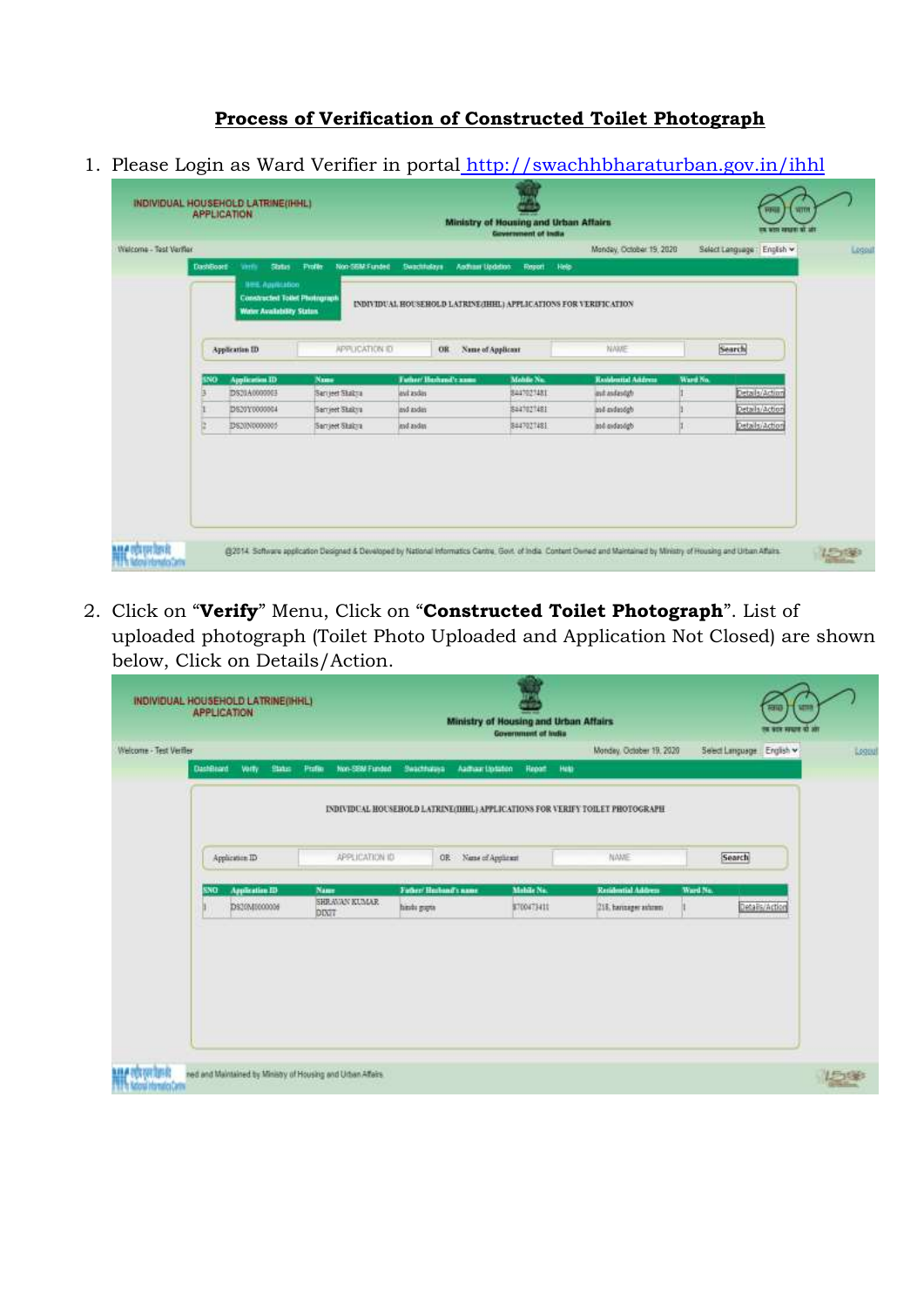3. Verify the photograph, if all details are correct click on **Verify**, if details are not correct click on **Reject**.

|                                  |                                                                                                                  | INDIVIDUAL HOUSEHOLD LATRINE(IHHL) APPLICATIONS FOR UPLOAD TOILET PHOTOGRAPH                                |                                                                                                          |
|----------------------------------|------------------------------------------------------------------------------------------------------------------|-------------------------------------------------------------------------------------------------------------|----------------------------------------------------------------------------------------------------------|
| 5. 'Indicate Mandatory Rolds     |                                                                                                                  |                                                                                                             |                                                                                                          |
|                                  |                                                                                                                  | 2. Photograph should be in image formattips, ipeg, png, gif, bmp, tiff) and size should be less than 100kb. |                                                                                                          |
|                                  |                                                                                                                  |                                                                                                             |                                                                                                          |
|                                  |                                                                                                                  | <b>INDIVIDUAL HOUSEHOLD LATRINE (IHHL) APPLICATIONS FOR UPLOAD TOILET PHOTOGRAPH</b>                        |                                                                                                          |
| Application ID                   | D530M0000006                                                                                                     | Name of Applicant                                                                                           | SHRAVAN KUMAR DIXIT                                                                                      |
| Father Husband's name            | hinds gopts                                                                                                      | Mobile No.                                                                                                  | 8700473411                                                                                               |
| Toilet Photo's Latitude          | 24.03747                                                                                                         | Toilet Photo's Longitude                                                                                    | 79,47706                                                                                                 |
| Photograph of Constructed Toilet |                                                                                                                  | View in Grouple Map.                                                                                        |                                                                                                          |
|                                  |                                                                                                                  |                                                                                                             |                                                                                                          |
|                                  |                                                                                                                  | Verify/Reject Application                                                                                   |                                                                                                          |
|                                  |                                                                                                                  |                                                                                                             |                                                                                                          |
| Name.                            | Text Verifier                                                                                                    |                                                                                                             |                                                                                                          |
|                                  | If there is any mintake in Tollet's Photograph or Latitude' Longitude of Toilet, Please enter detail of mintake. |                                                                                                             |                                                                                                          |
| Toilet Photo's Latitude          |                                                                                                                  | Click here to Select Latitude Longitude                                                                     | saly in Derimal Format                                                                                   |
| Toilet Photo's Longitude         |                                                                                                                  |                                                                                                             | only in Decimal Format.                                                                                  |
| Photograph of Constructed Toilet | Choose File No file chosen                                                                                       |                                                                                                             | Photograph should be in image formating, jpeg, pag, gif, hasp, tiff) and size should be less than 100kh. |

4. For Edit the image details, upload the photograph Click on **"Choose file**" and select photo from your system. Now for filling your Latitude and Longitude Click on Blue color label "Click here to select Latitude/Longitude"

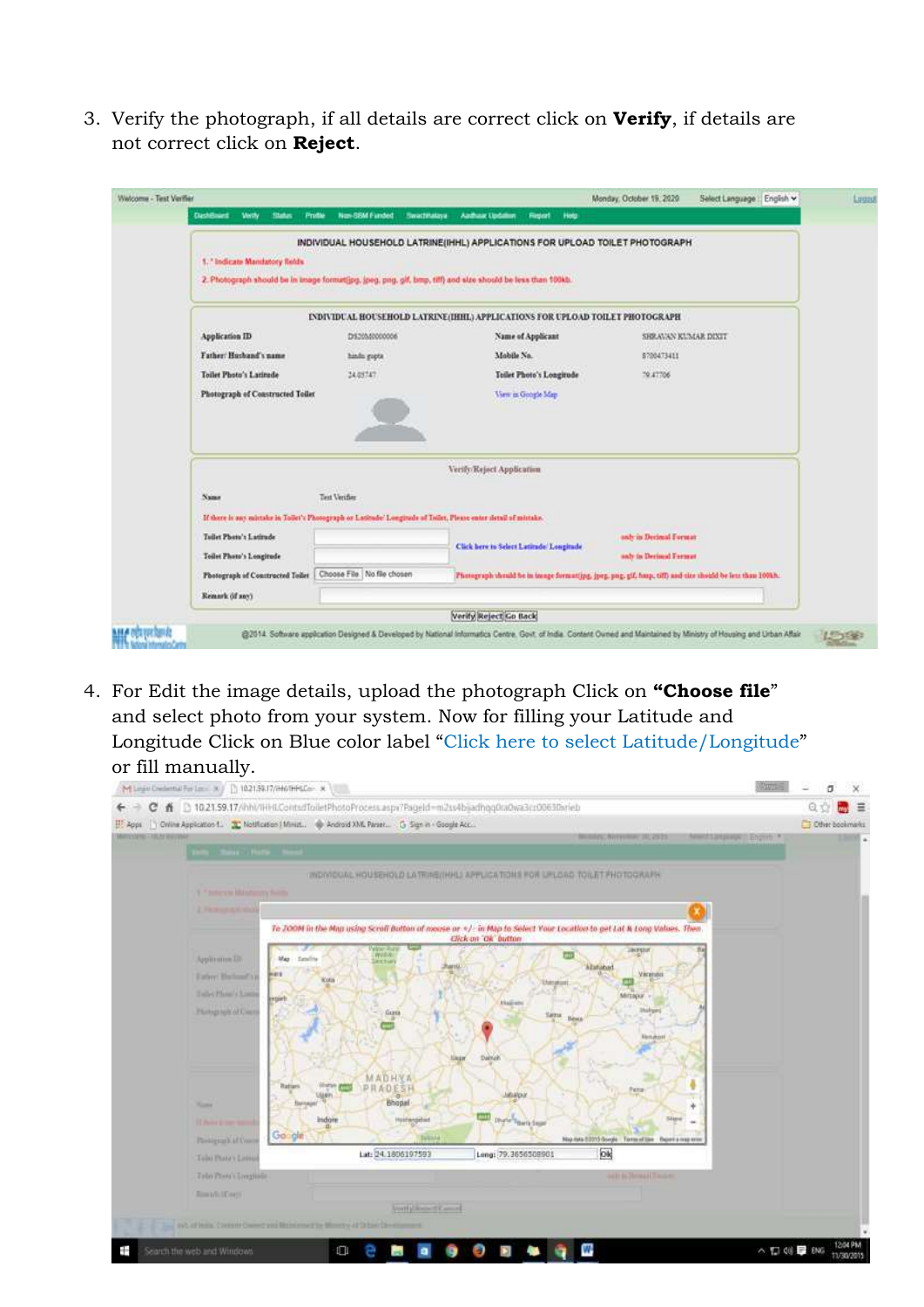5. Use google map use "+/-" for zoom in and Zoom Out select location and then click OK. It will automatically fill the Latitude/ Longitude TextBox.

|                                               |                                                                                                                  | Ministry of Housing and Urban Affairs<br>Generatement of India               |                                                                                                          |
|-----------------------------------------------|------------------------------------------------------------------------------------------------------------------|------------------------------------------------------------------------------|----------------------------------------------------------------------------------------------------------|
| Vileicome - Test Verther                      |                                                                                                                  |                                                                              | Monday, October 19, 2020<br>Select Language English ~                                                    |
| <b>Carddhurd</b><br>Verbi<br>Status:<br>Peath | Non-SOM Funded<br>Seabbalays                                                                                     | Antheir Unisher<br><b>Report</b><br><b>Hotel</b>                             |                                                                                                          |
|                                               |                                                                                                                  | INDIVIDUAL HOUSEHOLD LATRINE(IHHL) APPLICATIONS FOR UPLOAD TOILET PHOTOGRAPH |                                                                                                          |
| 1. * Indicate Mandatory fields                |                                                                                                                  |                                                                              |                                                                                                          |
|                                               | 2. Photograph shound be in image formating, greg, ping, gill, omp, tiff) and size should be less than 100kb.     |                                                                              |                                                                                                          |
|                                               |                                                                                                                  | INDIVIDUAL HOUSEHOLD LATRINE/IHHL) APPLICATIONS FOR UPLOAD TOILET PHOTOGRAPH |                                                                                                          |
| Application ID                                | DS30580000006                                                                                                    | Name of Applicant                                                            | SHRAVAN KUMAR DIXIT                                                                                      |
| <b>Tather/Husband's name</b>                  | hinds gapta                                                                                                      | Mobile No.                                                                   | 8700475411                                                                                               |
| Toilet Photo's Latitude                       | 34.05747                                                                                                         | Teilet Photo's Longitude                                                     | 79.47706                                                                                                 |
| Photograph of Constructed Toilet              |                                                                                                                  | View in Google Map                                                           |                                                                                                          |
|                                               |                                                                                                                  |                                                                              |                                                                                                          |
|                                               |                                                                                                                  |                                                                              |                                                                                                          |
|                                               |                                                                                                                  | Verify/Reject Application                                                    |                                                                                                          |
| Name                                          | Test Venifier                                                                                                    |                                                                              |                                                                                                          |
|                                               | If there is nor mirtake in Tollet's Photograph or Latitude' Longitude of Tollet, Please enter detail of mirtake. |                                                                              |                                                                                                          |
| Toilet Photo's Latitude                       | 24.1806107503                                                                                                    | Click here to Select Latitude' Longitude                                     | andy in Decimal Format.                                                                                  |
| Tailet Photo's Longitude                      | 79.3656508901                                                                                                    |                                                                              | suly in Derival Fermat                                                                                   |
| Photograph of Countracted Toilet              | Choose File No file chosen                                                                                       |                                                                              | Photograph should be in image formating, joeg, pag, gif, leng, tiff) and size should be last thus 19988. |
|                                               |                                                                                                                  |                                                                              |                                                                                                          |

6. Click on **Verify/ Reject/ Go Back** then it will redirect to Verification page, do the same process to other Constructed Toilet Photograph

| Walcome - Test Verfler<br><b>DashBoard</b> | <b>Status</b><br><b>Verty</b>                                                                     | <b>Frofile</b><br>Non-SEM-Funded | Suschfolove<br>Andham Updation:                                  | Report<br>Help    | Monday, October 19, 2020   |          | Select Language : English w |
|--------------------------------------------|---------------------------------------------------------------------------------------------------|----------------------------------|------------------------------------------------------------------|-------------------|----------------------------|----------|-----------------------------|
|                                            | <b>NEE Application</b><br><b>Constructed Totel Photograph</b><br><b>Water Availability Status</b> |                                  | INDIVIDUAL HOUSEHOLD LATRINE (HHL) APPLICATIONS FOR VERIFICATION |                   |                            |          |                             |
|                                            |                                                                                                   |                                  |                                                                  |                   |                            |          |                             |
|                                            | Application ID                                                                                    | APPUCATION ID                    | OR                                                               | Name of Applicant | NAME                       |          | Search                      |
| inio                                       | <b>Application ID</b>                                                                             | Name                             | <b>Tuther/Herbaud's name</b>                                     | Mohile Nu.        | <b>Residential Address</b> | Ward No. |                             |
|                                            | DS20A0000001                                                                                      | San jeet Skabsa                  | avit asder                                                       | 8447027481        | and and and gb             |          | Details/Action              |
|                                            | DS20Y0000004                                                                                      | Sarriest Stakya                  | and ander                                                        | Saa1021481        | and avdendgh               |          | Details/Action              |
|                                            | DS20N0000001                                                                                      | Sarrjeet Shikra                  | ind aiday                                                        | 8447027481        | and aid and ghi            |          | Details/Action              |
|                                            |                                                                                                   |                                  |                                                                  |                   |                            |          |                             |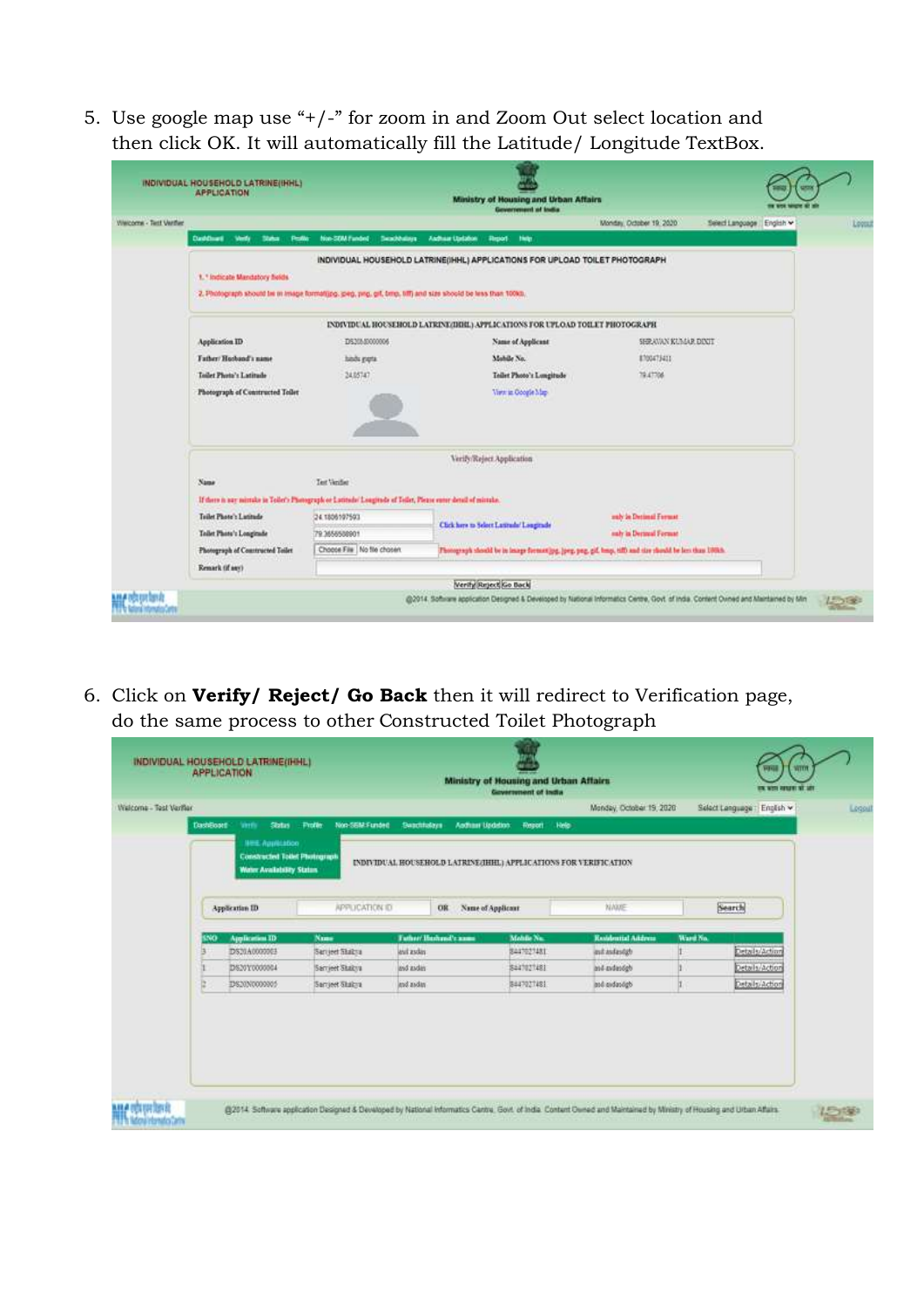## **Process of Approval of Constructed Toilet Photograph**

1. Login as ULB Nodal Officer or Approver in porta[l](http://swachhbharaturban.gov.in/ihhl) <http://swachhbharaturban.gov.in/ihhl> . Click on "**Approve**", Click on "**Constructed Toilet Photograph**"

| Welcome - DENG | Constructed Tonet Fhotograph<br>INDIVIDUAL HOUSEHOLD LATRINE(IHHL)<br>APPLICATION |                                   |               | Ministry of Housing and Urban Affairs<br><b>Government</b> of India           |                | Montex October 19, 2020      | <b>YDS</b><br>Select Language : English w                                                                                         | Logat |
|----------------|-----------------------------------------------------------------------------------|-----------------------------------|---------------|-------------------------------------------------------------------------------|----------------|------------------------------|-----------------------------------------------------------------------------------------------------------------------------------|-------|
|                | Davidound<br>Approve.<br>Apply                                                    | Sizier.<br><b>Abortval Letter</b> | <b>Master</b> | Account And Bank Films Non-SBM Funded                                         | Swachhalaya    | Audhaartipositon Report Help |                                                                                                                                   |       |
|                |                                                                                   |                                   |               | INDIVIDUAL HOUSEHOLD LATRINE(IHHL) APPLICATIONS FOR APPROVE TOILET PHOTOGRAPH |                |                              |                                                                                                                                   |       |
|                | Ward No."                                                                         | Select-                           | ٧             | OR Application ID                                                             | APPLICATION ID | OR Name of Applicant         | NAVE<br>Search                                                                                                                    |       |
|                |                                                                                   |                                   |               |                                                                               |                |                              |                                                                                                                                   |       |
|                |                                                                                   |                                   |               |                                                                               |                |                              |                                                                                                                                   |       |
|                |                                                                                   |                                   |               |                                                                               |                |                              |                                                                                                                                   |       |
|                |                                                                                   |                                   |               |                                                                               |                |                              |                                                                                                                                   |       |
|                |                                                                                   |                                   |               |                                                                               |                |                              |                                                                                                                                   |       |
|                |                                                                                   |                                   |               |                                                                               |                |                              | (EDITAL Software application Designed & Developed by National Informatics Centre, Oost, of India. Content Owned and Maintained by |       |

2. Select the Word No. or Enter Application ID or Name of Applicant then Click on "**Search**" button. List of Approved Application and Verified Constructed Toilet Photograph will displayed for Approval.

|                | INDIVIDUAL HOUSEHOLD LATRINE(IHHL)<br><b>APPLICATION</b> |                                         |                                                                               |                        | Ministry of Housing and Urban Affairs<br><b>Covernment of India</b> |                |                                             |                      |             | m<br>साम<br>re ann anunt at an                                                                                    |       |
|----------------|----------------------------------------------------------|-----------------------------------------|-------------------------------------------------------------------------------|------------------------|---------------------------------------------------------------------|----------------|---------------------------------------------|----------------------|-------------|-------------------------------------------------------------------------------------------------------------------|-------|
| Welcome - DEMO | DataBoard<br>Apple<br>Approve                            | <b>Approval Letter</b><br><b>States</b> | Master                                                                        | Account And Bank Files | Non-SEM Funded                                                      | Seathbays      | Monday, October 19, 2020<br>Anthuar Updatum | Report.<br>1989      |             | Select Language: English w                                                                                        | LDOD. |
|                |                                                          |                                         | INDIVIDUAL HOUSEHOLD LATRINE(IHHL) APPLICATIONS FOR APPROVE TOILET PHOTOGRAPH |                        |                                                                     |                |                                             |                      |             |                                                                                                                   |       |
|                | Ward No.4                                                | 1 - Demo Warti 1                        | ٧                                                                             | OR Application ID      |                                                                     | APPLICATION EX |                                             | OR Name of Applicant | <b>NAME</b> | Search                                                                                                            |       |
|                | <b>SHO</b><br>Application ID                             | <b>Name</b>                             |                                                                               | Father Husband's name  | Mobile No.                                                          |                | <b>Residential Address</b>                  |                      | Ward No.    |                                                                                                                   |       |
|                | DS17H0000019<br>÷                                        | <b>Shipra Srivattove</b>                |                                                                               | Test                   | 6447027481                                                          |                | Nican Bhawan                                |                      |             | Details/Action                                                                                                    |       |
|                |                                                          |                                         |                                                                               |                        |                                                                     |                |                                             |                      |             |                                                                                                                   |       |
|                |                                                          |                                         |                                                                               |                        |                                                                     |                |                                             |                      |             |                                                                                                                   |       |
| <b>UGAD</b>    |                                                          |                                         |                                                                               |                        |                                                                     |                |                                             |                      |             | @2014 Software application Designed & Developed by National Information Centre, Gost, of India, Content Owned and |       |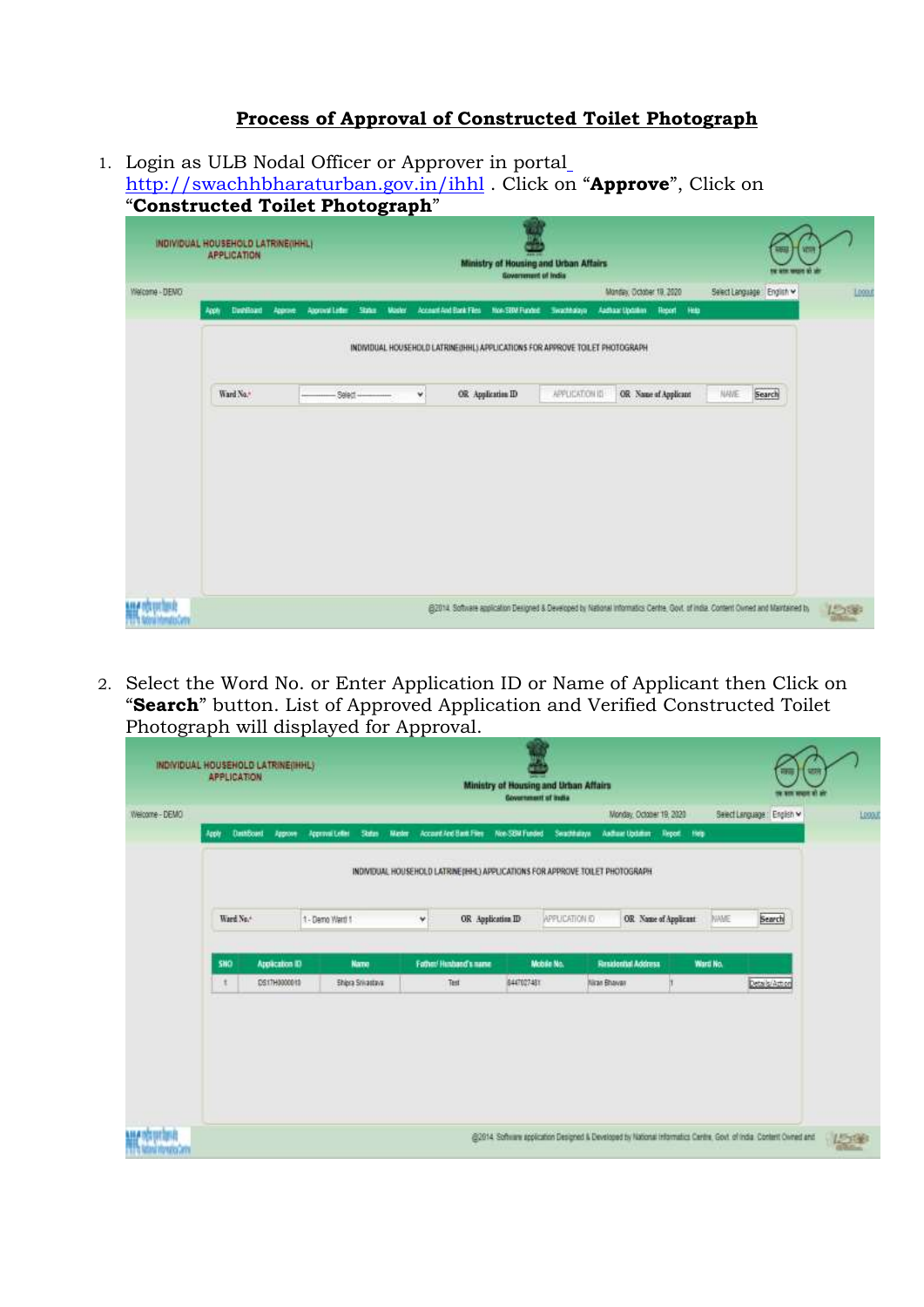3. Click on Details/Action to get Information and take action. If "Aadhaar No not available or Aadhaar No and Applicant Name not match by Aadhaar Server" Message will displayed as below. Please update Aadhaar No first than do action.

|              | INDIVIDUAL HOUSEHOLD LATRINE(NOIL)<br><b>APPLICATION</b>                                       | Ministry of Housing and Urban Affairs<br><b><i>HE SHE ISSUE 'IT IT!</i></b><br><b>Government of India</b>                                                                                                                           |       |
|--------------|------------------------------------------------------------------------------------------------|-------------------------------------------------------------------------------------------------------------------------------------------------------------------------------------------------------------------------------------|-------|
| Walterm DEND | Dolffmid Approve Approval after these                                                          | Monday Oxfober 19, 2020<br>Select Language English V<br>Made:<br>Accord And Now Yes<br>The 60M Forder - Telectristays Aarthuis Updates - Friedri High-                                                                              | Longy |
|              | <b>Hyple</b>                                                                                   | - NEW PARTIES - после полно на село в полно на село на полно на село на село на полно на село на село на село н<br><b>Error Hittauge</b><br>Approval of Constructed Toilet Photograph can not proceed because of                    |       |
|              | Ward No."<br>T-Demo Ward<br><b>SNO</b><br>Аррахаевич III<br>051740000110<br><b>SHARE!</b><br>ш | following reasons<br>ame of Applicam NAME<br>Search<br>a. Anthaar No. Not Available.<br>Or:<br>b. Aadhaar No. and Applicant Name not matched by Aadhaar Server.<br>Word No.<br><br>Please go to Aadhaar Updation.<br><b>THOMAGO</b> |       |
|              |                                                                                                | cancel                                                                                                                                                                                                                              |       |
|              |                                                                                                | @2014 Schiars application Designed & Developed by National Information (                                                                                                                                                            |       |
|              |                                                                                                |                                                                                                                                                                                                                                     |       |

4. If Approval Id Not filled at Approval of Application. Please fill it on Edit Approval Letter then processed.

| ⋺<br>С         | A Not secure   swachhbharaturban.gov.in/iHHL/tHHLContsdToiletPhotoProcess.aspx?PageId=q.trewtwyBu4rg7mmhDdf71bolgBeesm7 |                                                                                                                                                      |                       |                                                                                          |                          |                   |                             |                     |  | 5.    |  |  |
|----------------|-------------------------------------------------------------------------------------------------------------------------|------------------------------------------------------------------------------------------------------------------------------------------------------|-----------------------|------------------------------------------------------------------------------------------|--------------------------|-------------------|-----------------------------|---------------------|--|-------|--|--|
|                |                                                                                                                         |                                                                                                                                                      |                       | Government of India                                                                      |                          |                   |                             | THE REPORT OF STATE |  |       |  |  |
| Welcome - DEMO |                                                                                                                         |                                                                                                                                                      |                       |                                                                                          | Monday, October 19, 2020 |                   | Select Language : English v |                     |  | Logue |  |  |
|                | DashBoard<br>Atomn.<br>Apply                                                                                            | Approval Later:<br>Siztes.<br><b>Master</b>                                                                                                          | Account And Bank Film | Non-SEM-Funded                                                                           | Swachhalaya              | Audiant Abdation  | Hab<br><b>Report</b>        |                     |  |       |  |  |
|                |                                                                                                                         | INDIVIDUAL HOUSEHOLD LATRINE(IHHL) APPLICATIONS FOR UPLOAD TOILET PHOTOGRAPH                                                                         |                       |                                                                                          |                          |                   |                             |                     |  |       |  |  |
|                | 1. "Indicate Mandatory Belds                                                                                            |                                                                                                                                                      |                       |                                                                                          |                          |                   |                             |                     |  |       |  |  |
|                | 2. Photograph should be in image formatting: jpeg. png. gif, bmp. tiff) and size should be less than 100kb.             |                                                                                                                                                      |                       |                                                                                          |                          |                   |                             |                     |  |       |  |  |
|                |                                                                                                                         | ENDIVIDUAL HOUSEHOLD LATRINI (IHHL) APPLICATIONS FOR UPLOAD TOILET PHOTOGRAPH                                                                        |                       |                                                                                          |                          |                   |                             |                     |  |       |  |  |
|                | Application ID                                                                                                          | DSETH0000010                                                                                                                                         |                       | Name of Applicant                                                                        |                          | Stages Societates |                             |                     |  |       |  |  |
|                | Father/Husband's name<br>Mobile No.<br>Test<br>8447027481                                                               |                                                                                                                                                      |                       |                                                                                          |                          |                   |                             |                     |  |       |  |  |
|                | Toilet Photo's Latitude<br>Tailot Photo's Longitude<br>24.1806198<br>79.3656509                                         |                                                                                                                                                      |                       |                                                                                          |                          |                   |                             |                     |  |       |  |  |
|                | Photograph of Constructed Toilet<br>View in Google Map                                                                  |                                                                                                                                                      |                       |                                                                                          |                          |                   |                             |                     |  |       |  |  |
|                |                                                                                                                         |                                                                                                                                                      |                       |                                                                                          |                          |                   |                             |                     |  |       |  |  |
|                | Approve/Reject Application                                                                                              |                                                                                                                                                      |                       |                                                                                          |                          |                   |                             |                     |  |       |  |  |
|                | Application Approval ID yet not filled.                                                                                 |                                                                                                                                                      |                       |                                                                                          |                          |                   |                             |                     |  |       |  |  |
|                |                                                                                                                         | After Approval of Application, Approval ID and First installment amount has been filled by ULB Approver, You can approve Constructed Toilet's Photo. |                       |                                                                                          |                          |                   |                             |                     |  |       |  |  |
|                | Go Back                                                                                                                 |                                                                                                                                                      |                       |                                                                                          |                          |                   |                             |                     |  |       |  |  |
|                |                                                                                                                         |                                                                                                                                                      |                       | @2014 Software application Designed & Developed by National Informatics Centre, Gevt. c. |                          |                   |                             |                     |  |       |  |  |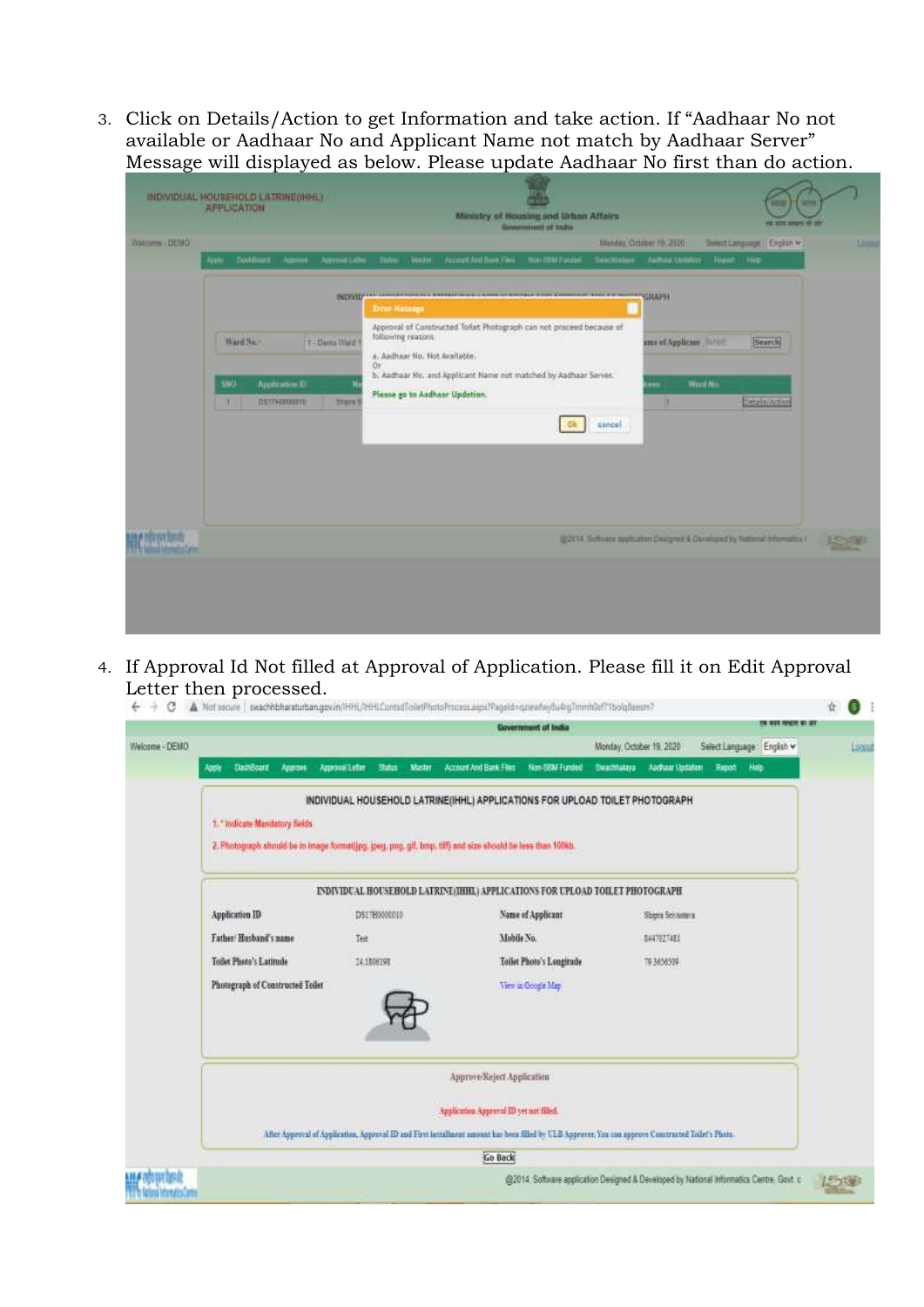5. If Approval Amount not filled at Approval of Application. Please fill it on Edit Approval Letter then processed.

|                | INDIVIDUAL HOUSEHOLD LATRINE(IHHL)<br><b>APPLICATION</b>                                                                                                                                                                      |                                                   | Ministry of Housing and Urban Affairs<br><b>Government of India</b>           |                                      |                                                                          |         |  |  |  |  |  |  |
|----------------|-------------------------------------------------------------------------------------------------------------------------------------------------------------------------------------------------------------------------------|---------------------------------------------------|-------------------------------------------------------------------------------|--------------------------------------|--------------------------------------------------------------------------|---------|--|--|--|--|--|--|
| Welcome - DEMO |                                                                                                                                                                                                                               |                                                   |                                                                               | Monday, October 19, 2020             | Select Language : English v                                              | Lincoln |  |  |  |  |  |  |
|                | Distribute:<br><b>Approves</b><br>ADOV                                                                                                                                                                                        | <b>Approval Latter</b><br><b>Blates</b><br>Master | Non-SBM Fundet:<br>Account And Early Files                                    | <b>Sweddware</b><br>Aachuur LipQaton | Hason!<br>Halp                                                           |         |  |  |  |  |  |  |
|                | INDIVIDUAL HOUSEHOLD LATRINE(IHHL) APPLICATIONS FOR UPLOAD TOILET PHOTOGRAPH<br>1. " Indicate Mandatory fields<br>2. Photograph should be in image format(jpg, jpeg, png, git, bmp, tilt) and size should be less than 100kh. |                                                   |                                                                               |                                      |                                                                          |         |  |  |  |  |  |  |
|                |                                                                                                                                                                                                                               |                                                   | INDIVIDUAL HOUSEHOLD LATRINE (IHHL) APPLICATIONS FOR UPLOAD TOILET PHOTOGRAPH |                                      |                                                                          |         |  |  |  |  |  |  |
|                | Application ID                                                                                                                                                                                                                | DS17H000001D                                      | Name of Applicant                                                             | <b>There Immeters:</b>               |                                                                          |         |  |  |  |  |  |  |
|                | Father/Husband's name                                                                                                                                                                                                         | <b>That</b>                                       | Mobile No.                                                                    | \$447027481                          |                                                                          |         |  |  |  |  |  |  |
|                | Toilet Photo's Latitude                                                                                                                                                                                                       | 24.1806191                                        | Toilet Photo's Longitude                                                      | 19.9656509                           |                                                                          |         |  |  |  |  |  |  |
|                | Photograph of Constructed Toilet<br>View in Google Map                                                                                                                                                                        |                                                   |                                                                               |                                      |                                                                          |         |  |  |  |  |  |  |
|                | Approve/Reject Application                                                                                                                                                                                                    |                                                   |                                                                               |                                      |                                                                          |         |  |  |  |  |  |  |
|                | Application Flint installment amount yet not filled.<br>After Approval of Application, Approval ID and First installment annuat has been filled by ULB Approvas, You can approve Constructed Tollet's Photo.                  |                                                   |                                                                               |                                      |                                                                          |         |  |  |  |  |  |  |
|                |                                                                                                                                                                                                                               |                                                   | <b>Go Back</b>                                                                |                                      |                                                                          |         |  |  |  |  |  |  |
|                |                                                                                                                                                                                                                               |                                                   |                                                                               |                                      | @2014: Software application Designed & Developed by National Information |         |  |  |  |  |  |  |

6. If all details are correct click on **Approve**, if details are not correct click on **Reject** otherwise click on **Go back**. Please fill Second Installment Amount and remarks to **Approve**.

|                                         |                                                   |                                                                                                           | Monday, October 19, 2020<br>Select Language      | English * |
|-----------------------------------------|---------------------------------------------------|-----------------------------------------------------------------------------------------------------------|--------------------------------------------------|-----------|
| Destinant.<br>Assis<br><b>Azzarove:</b> | <b>Azzrovat Letter</b><br>Skatus<br><b>Macher</b> | New-IMM Funded<br><b>Account And Text Firm</b><br>Superinters:                                            | Audian Upbrist<br><b>Report</b><br><b>Timits</b> |           |
|                                         |                                                   | INDIVIDUAL HOUSEHOLD LATRINE(IHHL) APPLICATIONS FOR UPLOAD TOILET PHOTOGRAPH                              |                                                  |           |
| 1. Thulicate Mandatory fields           |                                                   |                                                                                                           |                                                  |           |
|                                         |                                                   | 2. Photograph should be in knage formating, goep, prg, pif, lamp, UR) and size should be less than 100sh. |                                                  |           |
|                                         |                                                   | INDIVIDUAL HOUSEHOLD LATRINE(HHL) APPLICATIONS FOR UPLOAD TOILET PHOTOGRAPH                               |                                                  |           |
| Application ID                          | DS17H0000010                                      | Name of Applicant                                                                                         | Shipra Scionntera                                |           |
| Father/Huthand's name                   | Test                                              | Mobile No.                                                                                                | 8447027481                                       |           |
| <b>Teilet Photo's Latitude</b>          | 24.1806198                                        | Toilet Photo's Longitude                                                                                  | 79.385652W                                       |           |
| Photograph of Constructed Toilet        |                                                   | Varn as Google May                                                                                        |                                                  |           |
|                                         |                                                   |                                                                                                           |                                                  |           |
|                                         |                                                   |                                                                                                           |                                                  |           |
|                                         |                                                   | Approve/Reject Application                                                                                |                                                  |           |
| Name                                    | DEMO                                              |                                                                                                           |                                                  |           |
| Approval ID*                            | DSI 180000010                                     | Second and final instalment Amenant(Re.)*                                                                 | 280                                              |           |
|                                         | done                                              |                                                                                                           |                                                  |           |